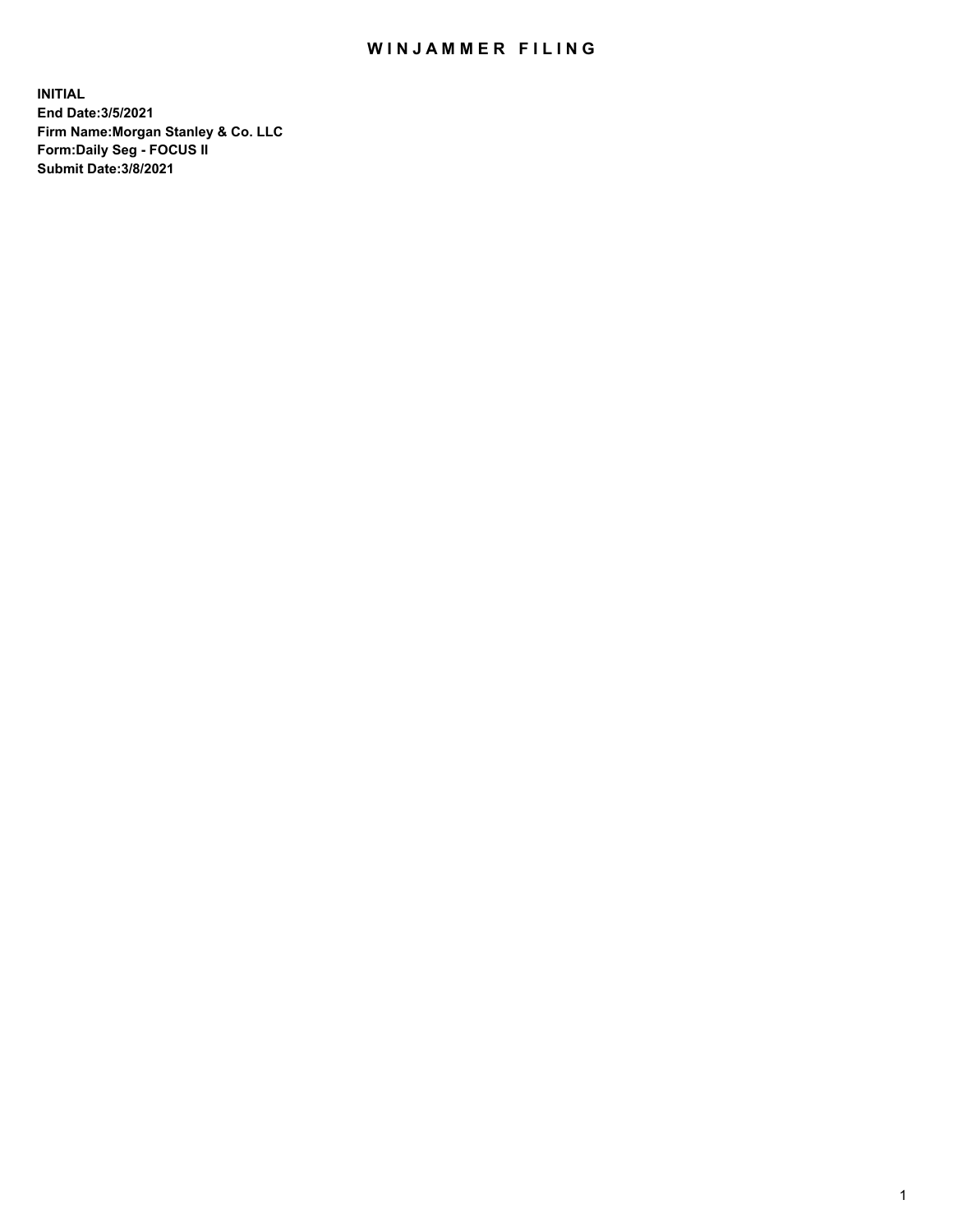**INITIAL End Date:3/5/2021 Firm Name:Morgan Stanley & Co. LLC Form:Daily Seg - FOCUS II Submit Date:3/8/2021 Daily Segregation - Cover Page**

| Name of Company                                                                                                                                                                                                                                                                                                                | Morgan Stanley & Co. LLC                                   |
|--------------------------------------------------------------------------------------------------------------------------------------------------------------------------------------------------------------------------------------------------------------------------------------------------------------------------------|------------------------------------------------------------|
| <b>Contact Name</b>                                                                                                                                                                                                                                                                                                            | <b>Ikram Shah</b>                                          |
| <b>Contact Phone Number</b>                                                                                                                                                                                                                                                                                                    | 212-276-0963                                               |
| <b>Contact Email Address</b>                                                                                                                                                                                                                                                                                                   | lkram.shah@morganstanley.com                               |
| FCM's Customer Segregated Funds Residual Interest Target (choose one):<br>a. Minimum dollar amount: ; or<br>b. Minimum percentage of customer segregated funds required:% ; or<br>c. Dollar amount range between: and; or<br>d. Percentage range of customer segregated funds required between:% and%.                         | 235,000,000<br><u>0</u><br><u>00</u><br>0 <sup>0</sup>     |
| FCM's Customer Secured Amount Funds Residual Interest Target (choose one):<br>a. Minimum dollar amount: ; or<br>b. Minimum percentage of customer secured funds required:%; or<br>c. Dollar amount range between: and; or<br>d. Percentage range of customer secured funds required between:% and%.                            | 140,000,000<br><u>0</u><br><u>0 0</u><br>0 Q               |
| FCM's Cleared Swaps Customer Collateral Residual Interest Target (choose one):<br>a. Minimum dollar amount: ; or<br>b. Minimum percentage of cleared swaps customer collateral required:% ; or<br>c. Dollar amount range between: and; or<br>d. Percentage range of cleared swaps customer collateral required between:% and%. | 92,000,000<br><u>0</u><br>0 <sup>0</sup><br>0 <sub>0</sub> |

Attach supporting documents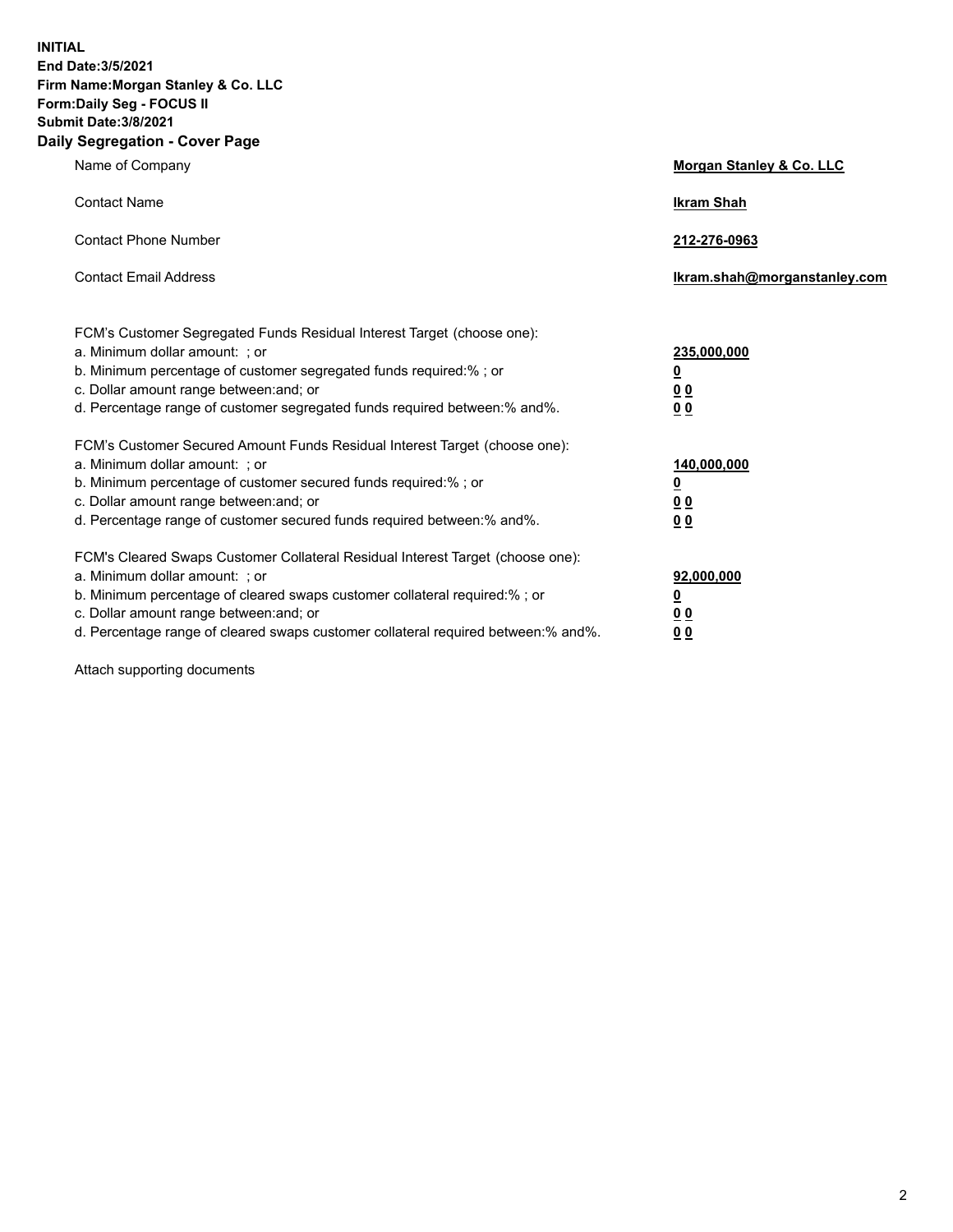## **INITIAL End Date:3/5/2021 Firm Name:Morgan Stanley & Co. LLC Form:Daily Seg - FOCUS II Submit Date:3/8/2021 Daily Segregation - Secured Amounts**

Foreign Futures and Foreign Options Secured Amounts Amount required to be set aside pursuant to law, rule or regulation of a foreign government or a rule of a self-regulatory organization authorized thereunder 1. Net ledger balance - Foreign Futures and Foreign Option Trading - All Customers A. Cash **4,740,372,501** [7315] B. Securities (at market) **2,243,504,536** [7317] 2. Net unrealized profit (loss) in open futures contracts traded on a foreign board of trade **651,392,193** [7325] 3. Exchange traded options a. Market value of open option contracts purchased on a foreign board of trade **20,207,570** [7335] b. Market value of open contracts granted (sold) on a foreign board of trade **-18,718,103** [7337] 4. Net equity (deficit) (add lines 1. 2. and 3.) **7,636,758,697** [7345] 5. Account liquidating to a deficit and account with a debit balances - gross amount **65,066,834** [7351] Less: amount offset by customer owned securities **-63,266,372** [7352] **1,800,462** 6. Amount required to be set aside as the secured amount - Net Liquidating Equity Method (add lines 4 and 5) 7. Greater of amount required to be set aside pursuant to foreign jurisdiction (above) or line 6. FUNDS DEPOSITED IN SEPARATE REGULATION 30.7 ACCOUNTS 1. Cash in banks A. Banks located in the United States **596,605,057** [7500] B. Other banks qualified under Regulation 30.7 **725,969,807** [7520] **1,322,574,864** 2. Securities A. In safekeeping with banks located in the United States **495,031,510** [7540] B. In safekeeping with other banks qualified under Regulation 30.7 **22,512,029** [7560] **517,543,539** 3. Equities with registered futures commission merchants A. Cash **22,376,855** [7580] B. Securities **0** [7590] C. Unrealized gain (loss) on open futures contracts **1,411,139** [7600] D. Value of long option contracts **0** [7610] E. Value of short option contracts **0** [7615] **23,787,994** [7620] 4. Amounts held by clearing organizations of foreign boards of trade A. Cash **0** [7640]

- B. Securities **0** [7650]
- C. Amount due to (from) clearing organization daily variation **0** [7660]
- D. Value of long option contracts **0** [7670]
- E. Value of short option contracts **0** [7675] **0** [7680]
- 5. Amounts held by members of foreign boards of trade
	-
	-
	- C. Unrealized gain (loss) on open futures contracts **649,981,053** [7720]
	- D. Value of long option contracts **20,207,570** [7730]
	-
- 6. Amounts with other depositories designated by a foreign board of trade **0** [7760]
- 7. Segregated funds on hand **0** [7765]
- 8. Total funds in separate section 30.7 accounts **7,854,934,675** [7770]
- 9. Excess (deficiency) Set Aside for Secured Amount (subtract line 7 Secured Statement Page 1 from Line 8)
- 10. Management Target Amount for Excess funds in separate section 30.7 accounts **140,000,000** [7780]
- 11. Excess (deficiency) funds in separate 30.7 accounts over (under) Management Target **76,375,516** [7785]

**0** [7305]

[7354] **7,638,559,159** [7355]

**7,638,559,159** [7360]

[7530]

[7570]

 A. Cash **3,613,596,761** [7700] B. Securities **1,725,960,997** [7710] E. Value of short option contracts **-18,718,103** [7735] **5,991,028,278** [7740] **216,375,516** [7380]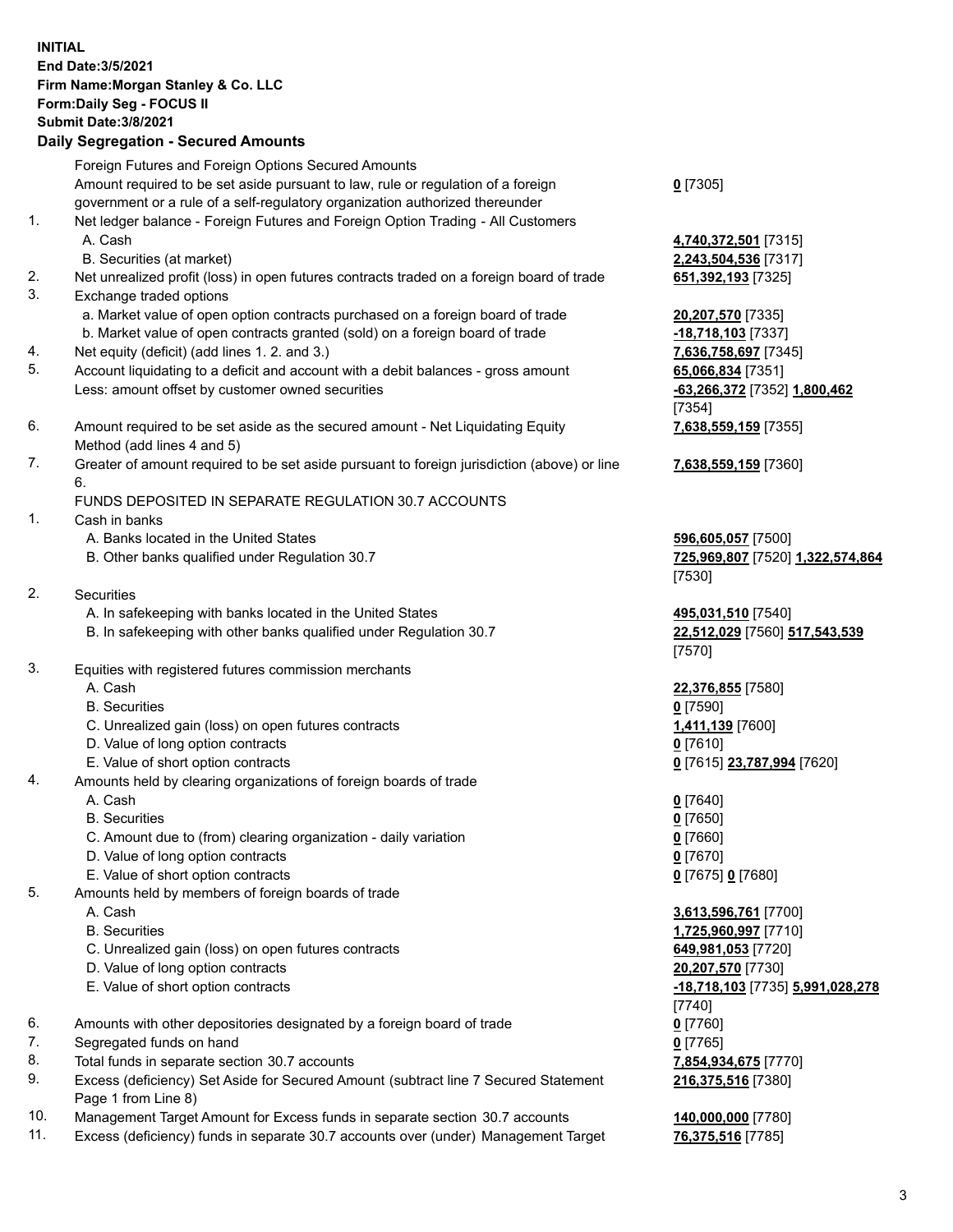**INITIAL End Date:3/5/2021 Firm Name:Morgan Stanley & Co. LLC Form:Daily Seg - FOCUS II Submit Date:3/8/2021 Daily Segregation - Segregation Statement** SEGREGATION REQUIREMENTS(Section 4d(2) of the CEAct) 1. Net ledger balance A. Cash **16,963,495,802** [7010] B. Securities (at market) **8,057,380,461** [7020] 2. Net unrealized profit (loss) in open futures contracts traded on a contract market **719,273,522** [7030] 3. Exchange traded options A. Add market value of open option contracts purchased on a contract market **673,059,843** [7032] B. Deduct market value of open option contracts granted (sold) on a contract market **-408,869,367** [7033] 4. Net equity (deficit) (add lines 1, 2 and 3) **26,004,340,261** [7040] 5. Accounts liquidating to a deficit and accounts with debit balances - gross amount **369,232,066** [7045] Less: amount offset by customer securities **-359,440,359** [7047] **9,791,707** [7050] 6. Amount required to be segregated (add lines 4 and 5) **26,014,131,968** [7060] FUNDS IN SEGREGATED ACCOUNTS 7. Deposited in segregated funds bank accounts A. Cash **4,131,433,992** [7070] B. Securities representing investments of customers' funds (at market) **0** [7080] C. Securities held for particular customers or option customers in lieu of cash (at market) **1,178,837,820** [7090] 8. Margins on deposit with derivatives clearing organizations of contract markets A. Cash **13,203,341,223** [7100] B. Securities representing investments of customers' funds (at market) **0** [7110] C. Securities held for particular customers or option customers in lieu of cash (at market) **6,878,542,641** [7120] 9. Net settlement from (to) derivatives clearing organizations of contract markets **734,252,407** [7130] 10. Exchange traded options A. Value of open long option contracts **673,059,843** [7132] B. Value of open short option contracts **and the set of our original contracts -408,869,367** [7133] 11. Net equities with other FCMs A. Net liquidating equity **9,319,520** [7140] B. Securities representing investments of customers' funds (at market) **0** [7160] C. Securities held for particular customers or option customers in lieu of cash (at market) **0** [7170] 12. Segregated funds on hand **0** [7150] 13. Total amount in segregation (add lines 7 through 12) **26,399,918,079** [7180] 14. Excess (deficiency) funds in segregation (subtract line 6 from line 13) **385,786,111** [7190] 15. Management Target Amount for Excess funds in segregation **235,000,000** [7194]

16. Excess (deficiency) funds in segregation over (under) Management Target Amount Excess

**150,786,111** [7198]